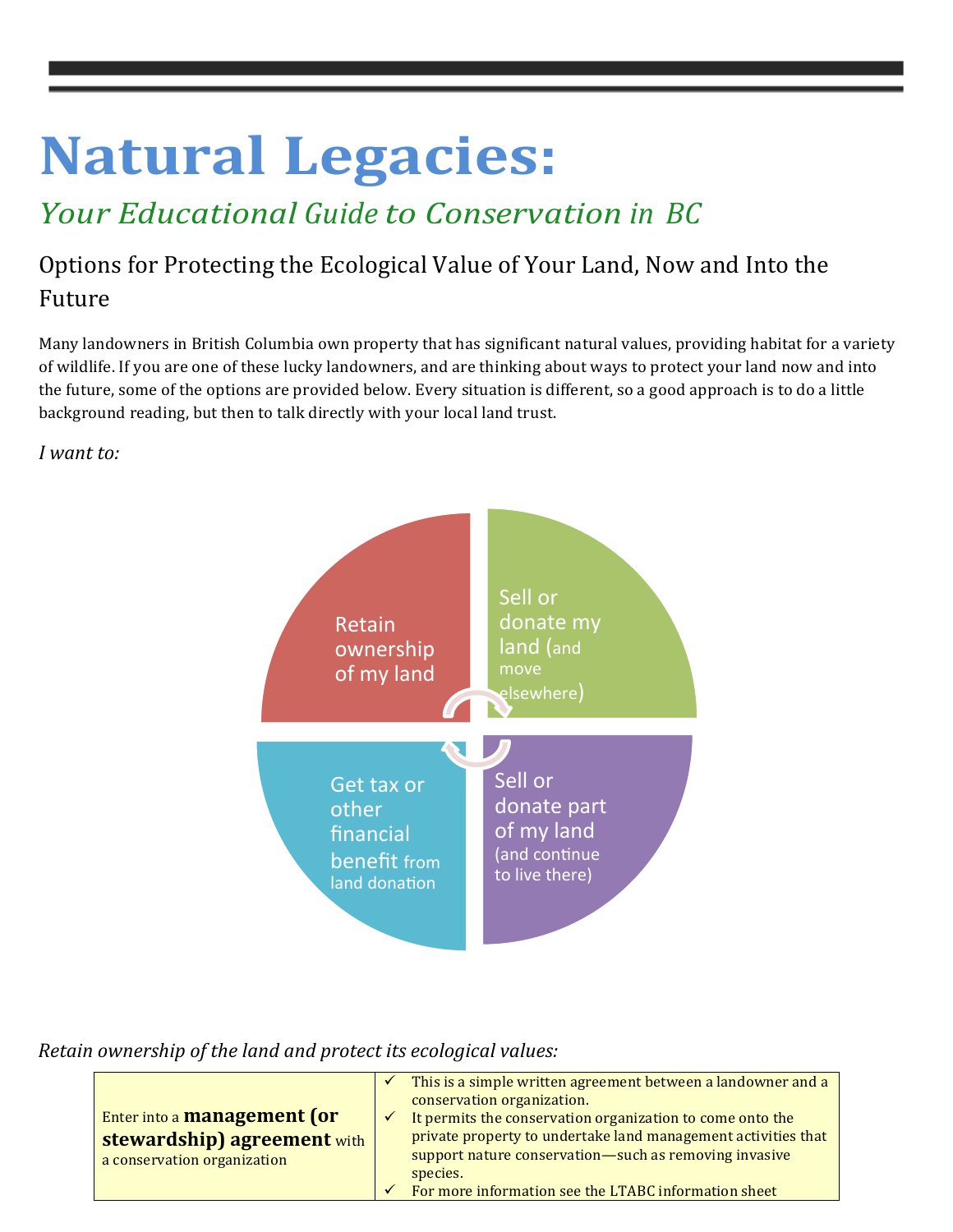|                                                                                                                | 'Management and handshake agreements'.                                                                                                                                                                                                                                                                                                                                                                                                                                                                       |
|----------------------------------------------------------------------------------------------------------------|--------------------------------------------------------------------------------------------------------------------------------------------------------------------------------------------------------------------------------------------------------------------------------------------------------------------------------------------------------------------------------------------------------------------------------------------------------------------------------------------------------------|
| <b>Lease or licence</b> all or part of the<br>property for conservation purposes                               | These are simple legal agreements between a landowner and a<br>$\checkmark$<br>conservation organization.<br>It allows the conservation organization to go onto land and<br>$\checkmark$<br>manage the property for a specified term.<br>For more information see the LTABC information sheet 'Leases<br>$\checkmark$<br>and licences'.                                                                                                                                                                      |
| Use a <b>Profit à Prendre</b> to<br>manage/restrict how the resources on<br>the land (e.g., trees) can be used | This is a legal agreement between the landowner and a<br>conservation organization.<br>It gives the organization rights to specified resources on the<br>$\checkmark$<br>land.<br>For more information see the LTABC information sheet 'Profits<br>à prendre'.                                                                                                                                                                                                                                               |
| Place a <b>conservation covenant</b><br>on the land that protects ecological<br>values in perpetuity           | A conservation covenant is a legal agreement between the<br>$\checkmark$<br>landowner, a land trust (and often another party).<br>It sets out what activities are or are not allowed on that part of<br>the land—designed of course to protect and enhance the<br>natural features.<br>The covenant is registered on the land title and so is binding<br>$\checkmark$<br>on any future owners as well.<br>For details see the LTABC information sheet 'Putting a<br>conservation covenant on your property'. |

#### Sell or donate my land (and move elsewhere):

| Sell to a conservation organization (or<br>local government) at full market            | If you are planning to move and feel you have property that merits<br>long term protection of its natural values:                                                                                                                                                                                                                                                                                                                                                                                                     |
|----------------------------------------------------------------------------------------|-----------------------------------------------------------------------------------------------------------------------------------------------------------------------------------------------------------------------------------------------------------------------------------------------------------------------------------------------------------------------------------------------------------------------------------------------------------------------------------------------------------------------|
| value<br>Sell to a conservation organization (or<br>local government) at less than     | Read the LTABC information sheet 'How much is it worth?' to<br>$\checkmark$<br>learn about what makes land ecologically valuable.<br>Talk to your local land trust (see list at<br>$\checkmark$                                                                                                                                                                                                                                                                                                                       |
| market value                                                                           | http://ltabc.ca/member-directory) about the types of property<br>they are willing and able to acquire.                                                                                                                                                                                                                                                                                                                                                                                                                |
| <b>Donate</b> (gift) the land to a<br>conservation organization or local<br>government | If a gift or sale of your land looks like a possible option:<br>Read the LTABC information sheets 'Financial benefits from<br>$\checkmark$<br>nature conservation', 'Getting your land appraised for nature<br>conservation' and 'Legal considerations when gifting or selling<br>land for conservation'<br>Discuss the process in detail with your land trust<br>$\checkmark$<br>Talk to your legal and financial advisors to ensure that you<br>$\checkmark$<br>have full information prior to making your decision |

#### Sell or donate (all or part of) my land and continue to live there:

|                                                                                                                                                                                          | If you feel you have property that merits long term protection of<br>its natural values, but want to remain living on the property for<br>your lifetime:                                                                                                                                                                                                                                                                                                                                                                                                                                                                                                                                                    |
|------------------------------------------------------------------------------------------------------------------------------------------------------------------------------------------|-------------------------------------------------------------------------------------------------------------------------------------------------------------------------------------------------------------------------------------------------------------------------------------------------------------------------------------------------------------------------------------------------------------------------------------------------------------------------------------------------------------------------------------------------------------------------------------------------------------------------------------------------------------------------------------------------------------|
| Sell or donate the entire property to a<br>conservation organization or local<br>government and set up a "life"<br><b>estate</b> " that allows you to continue<br>living on the property | Read the LTABC information sheet 'How much is it worth?' to<br>$\checkmark$<br>learn about what makes land ecologically valuable.<br>Talk to your local land trust (see list at<br>$\checkmark$<br>http://ltabc.ca/member-directory) about the types of<br>property they are willing and able to acquire.<br>Ask about life estates and how this might apply to you and<br>$\checkmark$<br>your family.<br>Read the LTABC information sheets 'Financial benefits from<br>$\checkmark$<br>nature conservation', 'Getting your land appraised for nature<br>conservation' and Legal 'considerations when gifting or<br>selling land for conservation'.<br>Discuss the process in detail with your land trust. |